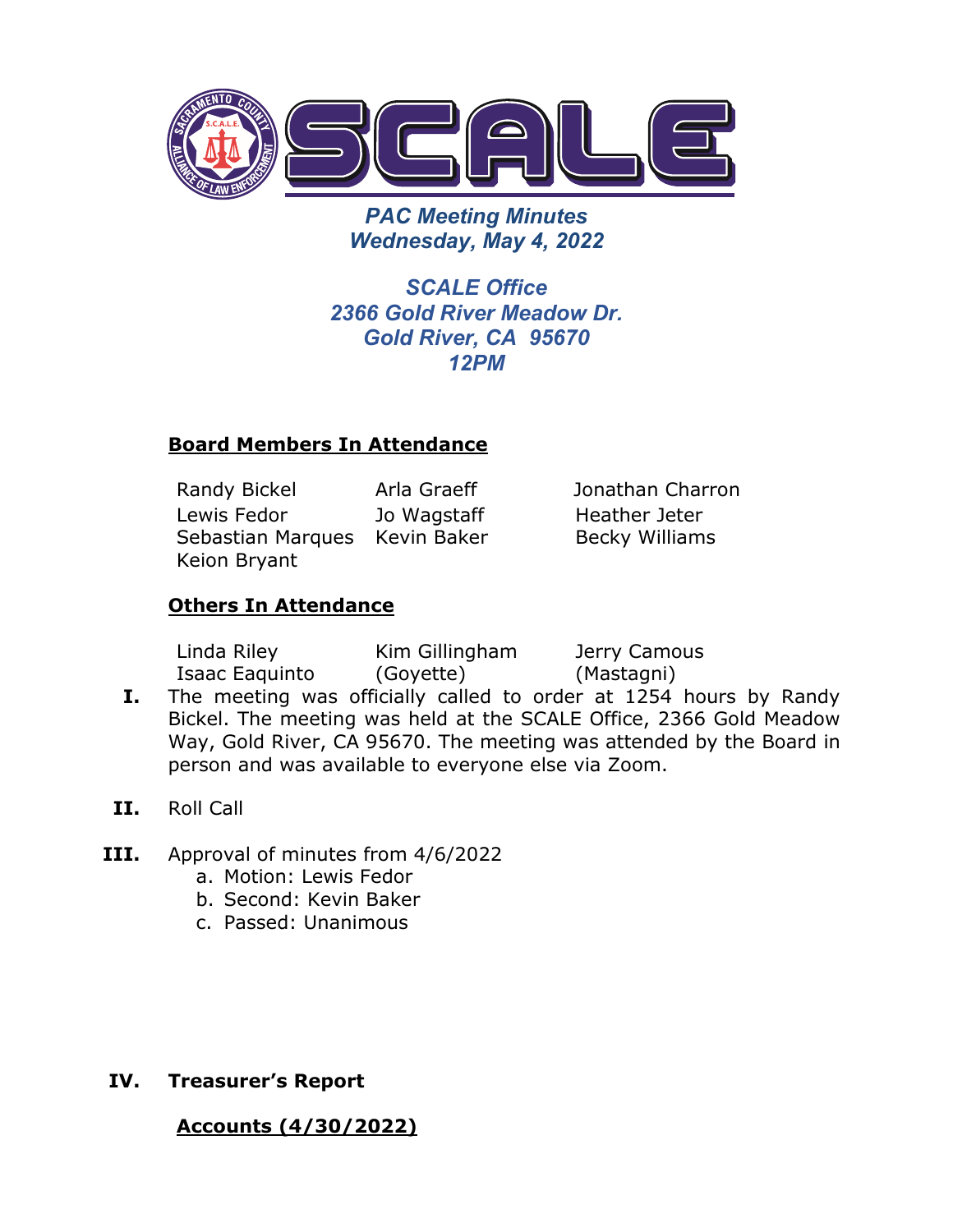SCALE PAC Meeting Minutes - May 4 2022 (continued) Page 2 of 3 General Fund 6222 101,170.57 Legal Defense Fund 3903 89,516.25 PAC Fund 3911 7,401.57 Savings 7915 201,401.15 Wells Fargo Office Acct. 1,825.48 Debit Card Acct. 2,061.17 **Total 403,376.19**

## **Fidelity (4/30/2022) 265,697.75**

# **Total Cash and Investments 669,073.94**

Motion: Heather Jeter Second: Sebastian Marques Passed: Unanimous

#### **V. Old Business**

- A. Update Monthly Meetings with Board of Supervisors
	- a. There is not a new meeting date or time scheduled at this point. We will continue to schedule these with the various Supervisors to keep them informed of the work that SCALE members do and our needs to perform our jobs effectively.
- B. Contributions to Jim Barnes, Sacramento Sheriff Campaign
	- a. When notifying him that the Board's endorsement of him, he was very thankful. We took this opportunity and conversation to discuss the role the process servers play.

### **VI. New Business**

- **A.** PAC Requirements
	- **a.** We received a request for a contribution to the SPOA PAC in support of Thein Ho. This is an independent expenditure that supports campaigns. An original motion was made to contribute \$1000 to this PAC. A discussion was had among the Board regarding our current balance of our PAC fund, the fact that this is an election year, and the possibility of replenishing the PAC fund since we have donated money to many campaigns this season. A discussion was also had about future choices in endorsements and how we should reserve funds for those candidates that would make the most significant and direct impact on our members. The original motion was then amended as follows: